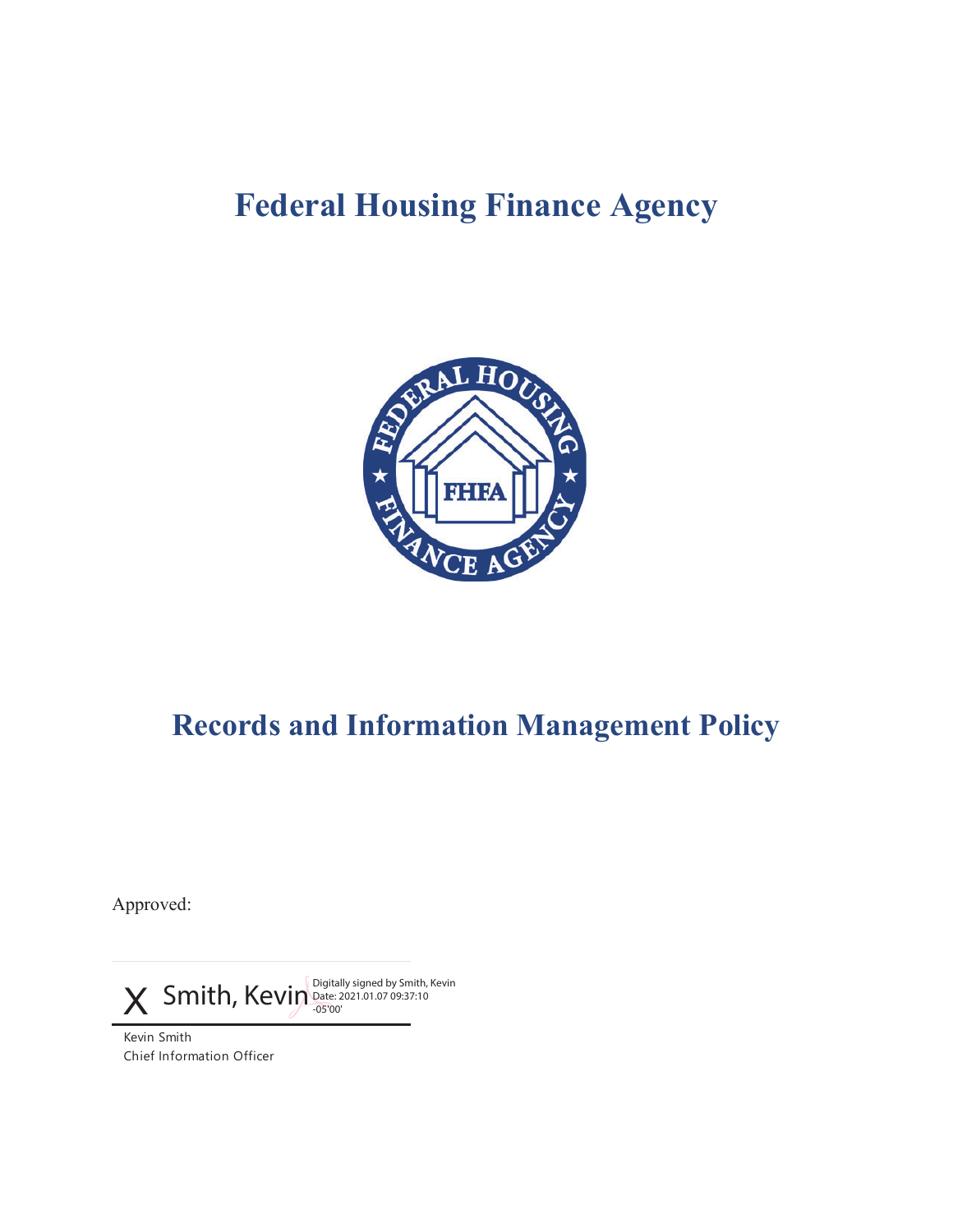## **Records and Information Management Policy**

### **Table of Contents**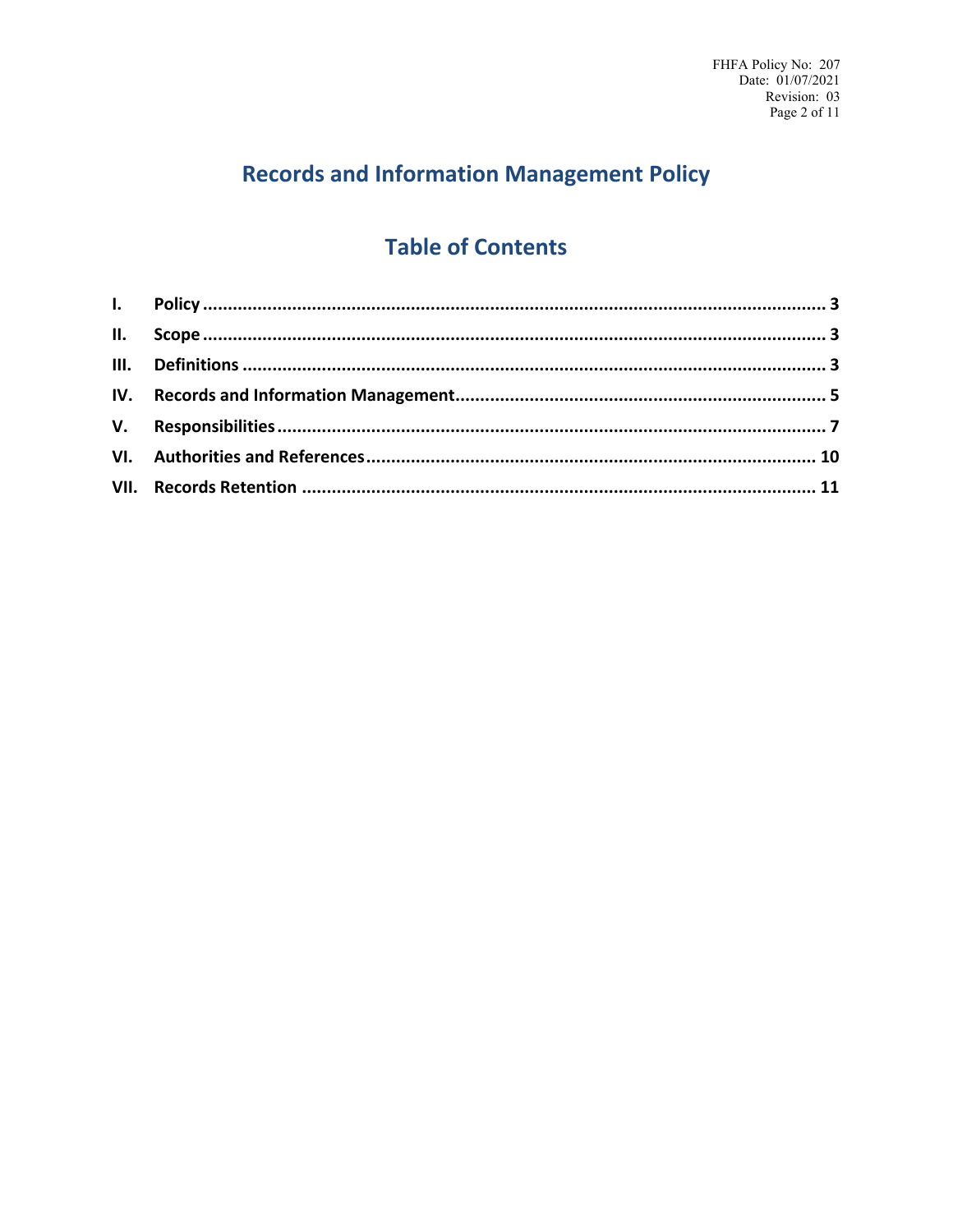FHFA Policy No: 207 Date: 01/07/2021 Revision: 03 Page 3 of 11

#### <span id="page-2-0"></span>**I. Policy**

This Federal Housing Finance Agency (FHFA) policy requires that all employees and contractor personnel manage FHFA Information, including records, throughout its lifecycle to facilitate and document FHFA's mission and functions. FHFA requires management of records using the Agency's official recordkeeping repositories.

#### <span id="page-2-1"></span>**II. Scope**

This Policy applies to FHFA Information, regardless of physical form or characteristics, which is created, received, obtained, or communicated in connection with the transaction of FHFA's business. It applies to all FHFA employees and to contractor personnel to the extent specified by their contract. In addition, this Policy provides a framework for the organization and implementation of FHFA's Records and Information Management (RIM) Program.

#### <span id="page-2-2"></span>**III. Definitions**

- **A. Adequate and Proper Documentation.** A record of agency business that is complete and accurate to the extent required to document the organization, functions, policies, decisions, procedures and essential transactions of the agency, and is designed to furnish the information necessary to protect the legal and financial rights of the agency and of persons directly affected by the agency's activities.
- **B. Controlled Unclassified Information (CUI).** Information the federal government creates or possesses, or that an entity creates or possesses for or on behalf of the federal government, that a law, regulation, or government-wide policy requires or permits an agency to handle using safeguarding or dissemination controls. National Archives and Records Administration (NARA) has established an online repository, the CUI Registry<sup>[1](#page-2-3)</sup>, which identifies and describes all of the categories of CUI.
- **C. Disposition.** An action taken with records that have met their retention period and are no longer needed to conduct current FHFA business. Such actions include transfer of permanent records to NARA and destruction or deletion of temporary records. Disposition is the third stage of the records life cycle, following creation then maintenance and use.

<span id="page-2-3"></span><sup>&</sup>lt;sup>1</sup> The CUI Registry is available at [https://www.archives.gov/cui/registry/category-list.](https://www.archives.gov/cui/registry/category-list)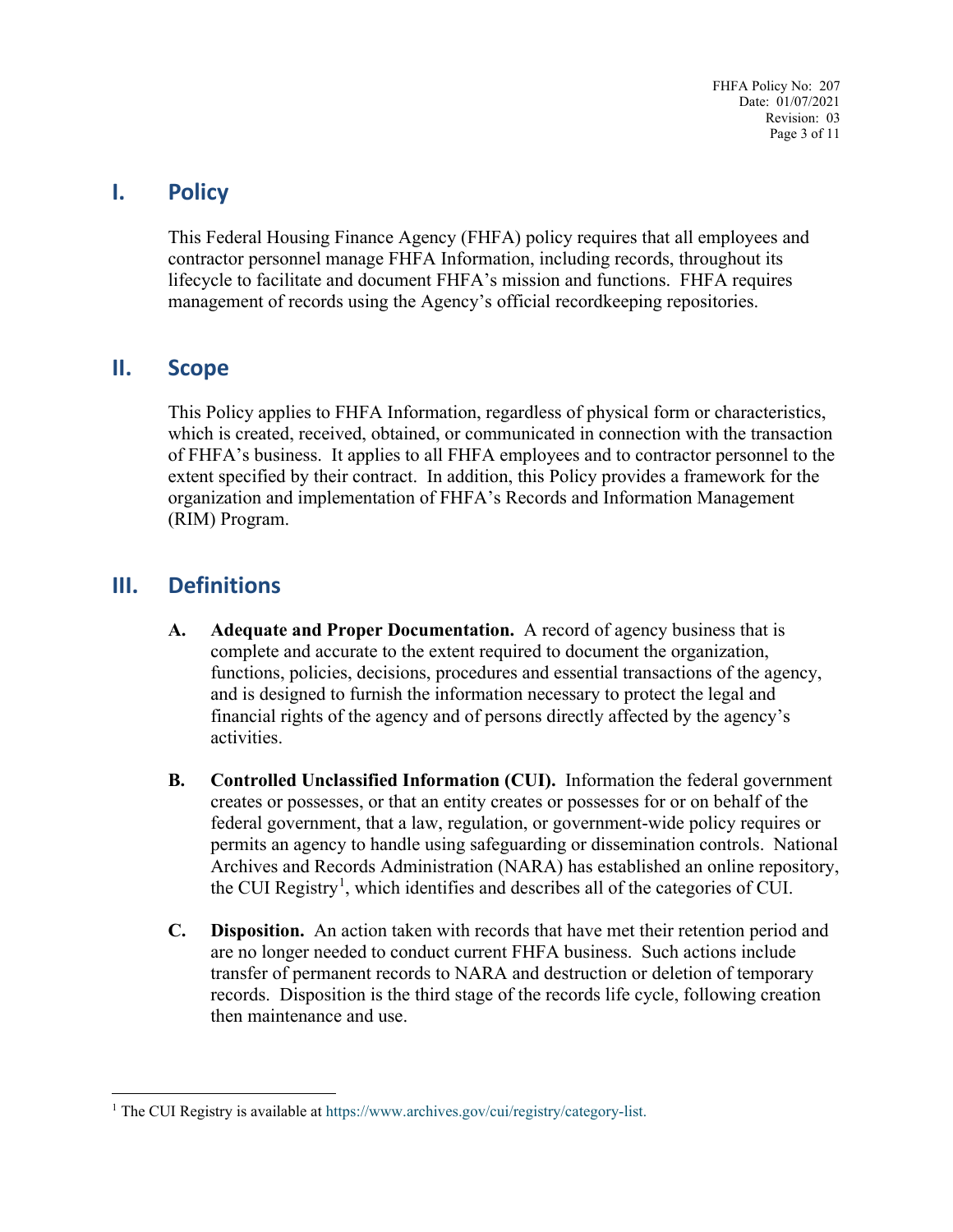- **D. Disposition Authority.** The legal approval granted by NARA, through FHFA's *[Comprehensive Records Schedule](http://intranet.fhfa.gov/downloader.ashx?objectid=3492095)* (CRS) and NARA's General Records Schedules (GRS), authorizing FHFA to destroy temporary records or to transfer permanent records to the National Archives at the end of their retention period.
- **E. Electronic Messaging.** Electronic mail and other electronic messaging systems that are used for purposes of communicating between individuals, as defined in 44 U.S.C. 2911.
- **F. FHFA's** *Comprehensive Records Schedule* (CRS)*.* NARA approved records schedule that provides disposition authorities for FHFA specific program and administrative records, as well as for incorporating NARA's General Records Schedules (GRS) as applicable.
- **G. FHFA Contractor Personnel.** Any current or former contractor, contractor personnel, vendor, or its personnel, including directors, officers, employees, subcontractors, agents, or consultants.
- **H. FHFA Employee.** Any person employed by FHFA, including any current or former employee, officer, intern, agent, or detailee.
- **I. FHFA Information.** Information that is created by, obtained by, or communicated to FHFA employees or contractor personnel in connection with the performance of official duties and regardless of format (i.e., oral, electronic, or hard copy).
- **J. File Plan.** A document listing types of records commonly found in a Division or Office for which they have custodial responsibility, as well as the location and retention period of those types of records.
- **K. Lifecycle of Records.** Management concept that records pass through three stages: creation, maintenance and use, and disposition.
- **L. Nonrecord.** Materials that do not meet the statutory definition of a record. Nonrecord materials include informational copies on which no FHFA action was recorded or taken; extra copies of documents kept only for reference, convenience, or personal use; and stocks of publications, professional journals, and library materials intended solely for reference.
- **M. Permanent Records.** Records that have historical or other value sufficient to warrant permanent preservation after the end of their retention period. Types of FHFA's permanent records that must be protected, secured, and preserved while they are in FHFA's custody are identified in Office File Plans in accordance with FHFA's *Comprehensive Records Schedule*. Permanent records are never destroyed. If there are no legal or other holds in effect, legal custody of eligible permanent records is transferred to the National Archives at the end of their retention period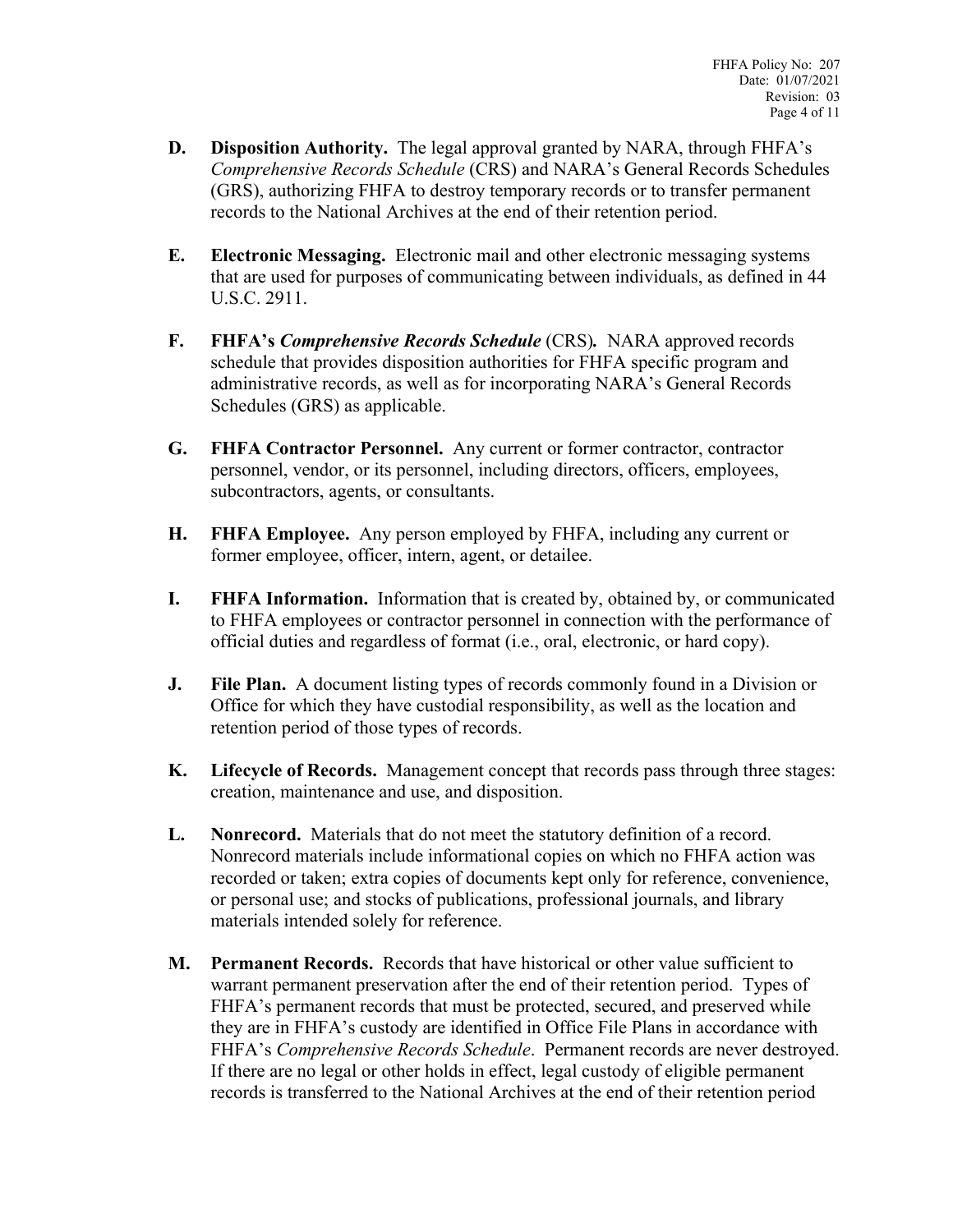and based on transfer instructions specified in FHFA's CRS. Examples of types of permanent records include: Senior Official's records; correspondence to and from the regulated entities; mission-related policy approvals; FHFA's news releases and publications.

- **N. Recordkeeping Requirements.** Statutory, regulatory, or agency policies and procedures that provide general and specific guidance about records to be created and maintained.
- **O. Records.** All recorded information, regardless of form or characteristics, made or received by a federal agency under federal law or in connection with the transaction of public business and preserved or appropriate for preservation by that agency or its legitimate successor as evidence of the organization, functions, policies, decisions, procedures, operations, or other activities of the United States Government or because of the informational value of data in them. (44 U.S.C. 3301)
- **P. Records Schedule.** Policy document approved by NARA with provision of authority for the final disposition of records that describes records and provides mandatory instructions for how to handle records when they are no longer needed for FHFA business.
- **Q. Retention Period.** The length of time that records are to be managed and accessible, as authorized by NARA. Records must be retained and accessible for the length of their retention period, before temporary records must be destroyed or deleted, and before permanent records must be transferred into the National Archives.
- **R. Temporary Records.** Records that can be destroyed or deleted after a finite and predetermined active period or after a specific act or event is completed. Temporary records should not be preserved indefinitely. Unless there are legal or other holds in effect, temporary records should be destroyed or deleted after the end of their retention period in accordance with FHFA's CRS. Examples of types of temporary records include procurement files; budget files; employee travel documents; working files that do not add to the understanding of Agency decisions.

#### <span id="page-4-0"></span>**IV. Records and Information Management**

Effective records and information management is the responsibility of all individuals within the Agency. FHFA employees and contractor personnel must:

• Retain FHFA Information to document activities;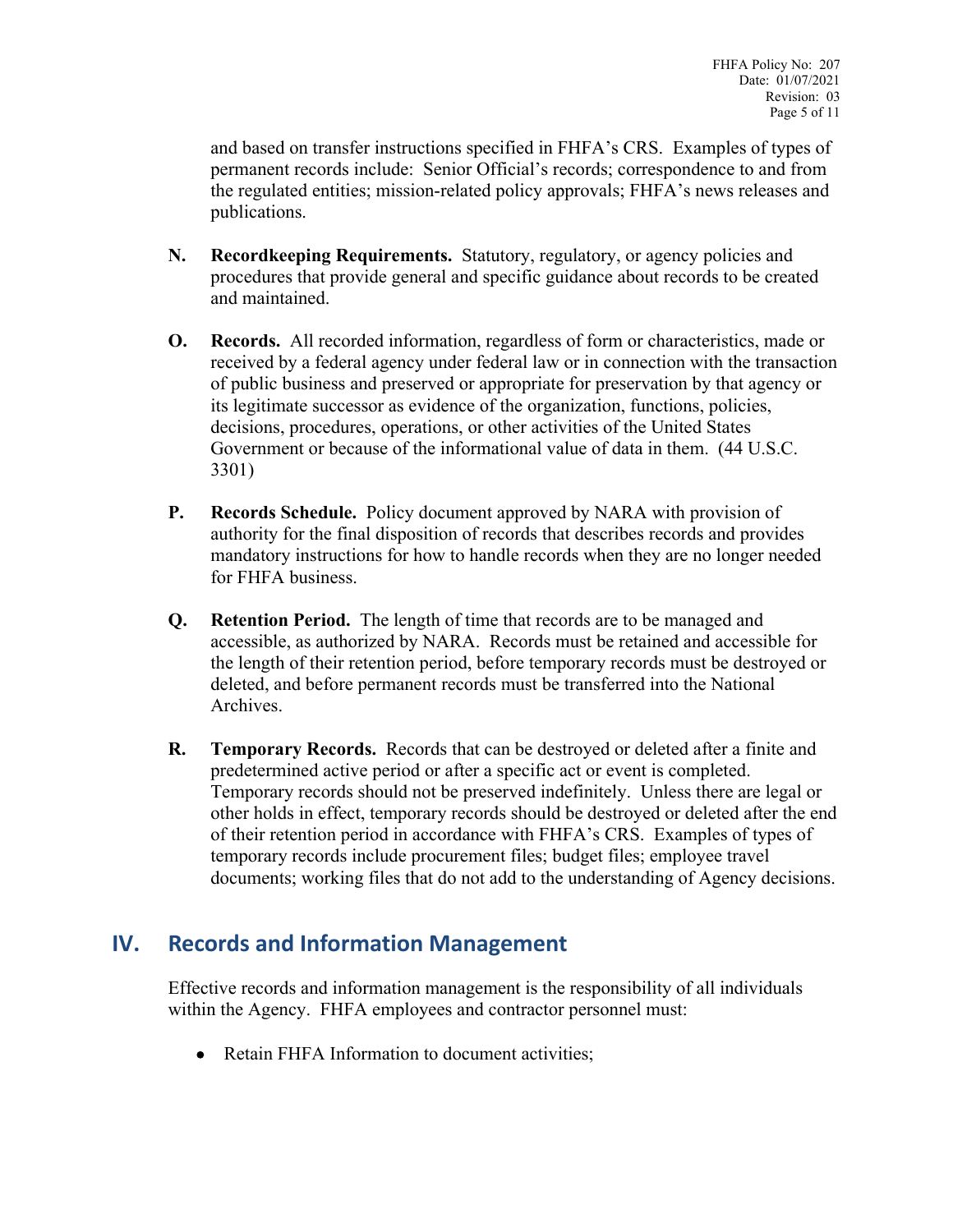- Create information and retain records in a manner consistent with the Federal Records Act, and FHFA policies and procedures;
- Maintain records for the time defined by FHFA's *Comprehensive Records Schedule* and their Office's file plan; and
- Properly dispose of records after the completion of their retention period and any applicable holds.

FHFA must maintain information, including records, in a manner that ensures timely, efficient, and accurate retrieval by authorized users when needed. Records must be complete and accurate to document the organization, functions, policies, decisions, procedures, and essential transactions of the Agency, and furnish the information necessary to protect the legal and financial rights of FHFA and of persons directly affected by the Agency's activities.

Division and Office heads are responsible for establishing and maintaining procedures for the management of records and information in their Offices, in accordance with this Policy and any supplemental RIM Program guidance. Successful RIM practices improve the ability to identify, locate, and retrieve records and information required to support FHFA's ongoing business activities. Effective management of FHFA Information, including records, in all formats serves to:

- Preserve FHFA Information, including records, in accordance with applicable statutory and regulatory requirements and other FHFA policies; and
- Promote access to FHFA Information, including records, by FHFA employees, partners, and the public, as appropriate.

**Whistleblowing Activity Not Restricted** – With respect to FHFA employees, nothing in this Policy prohibits or restricts an employee from disclosing information as a whistleblower, unless such disclosure is otherwise prohibited by law. Pursuant to the *Whistleblower Protection Enhancement Act of 2012*, employees are provided the following notice with respect to these procedures: These provisions are consistent with and do not supersede, conflict with, or otherwise alter the employee obligations, rights, or liabilities created by existing statute or Executive Order relating to (1) classified information, (2) communications to Congress, (3) the reporting to an Inspector General of a violation of any law, rule, or regulation, or mismanagement, a gross waste of funds, an abuse of authority, or a substantial and specific danger to public health or safety, or (4) any other whistleblower protection. The definitions, requirements, obligations, rights, sanctions, and liabilities created by controlling Executive Orders and statutory provisions are incorporated into this agreement and are controlling.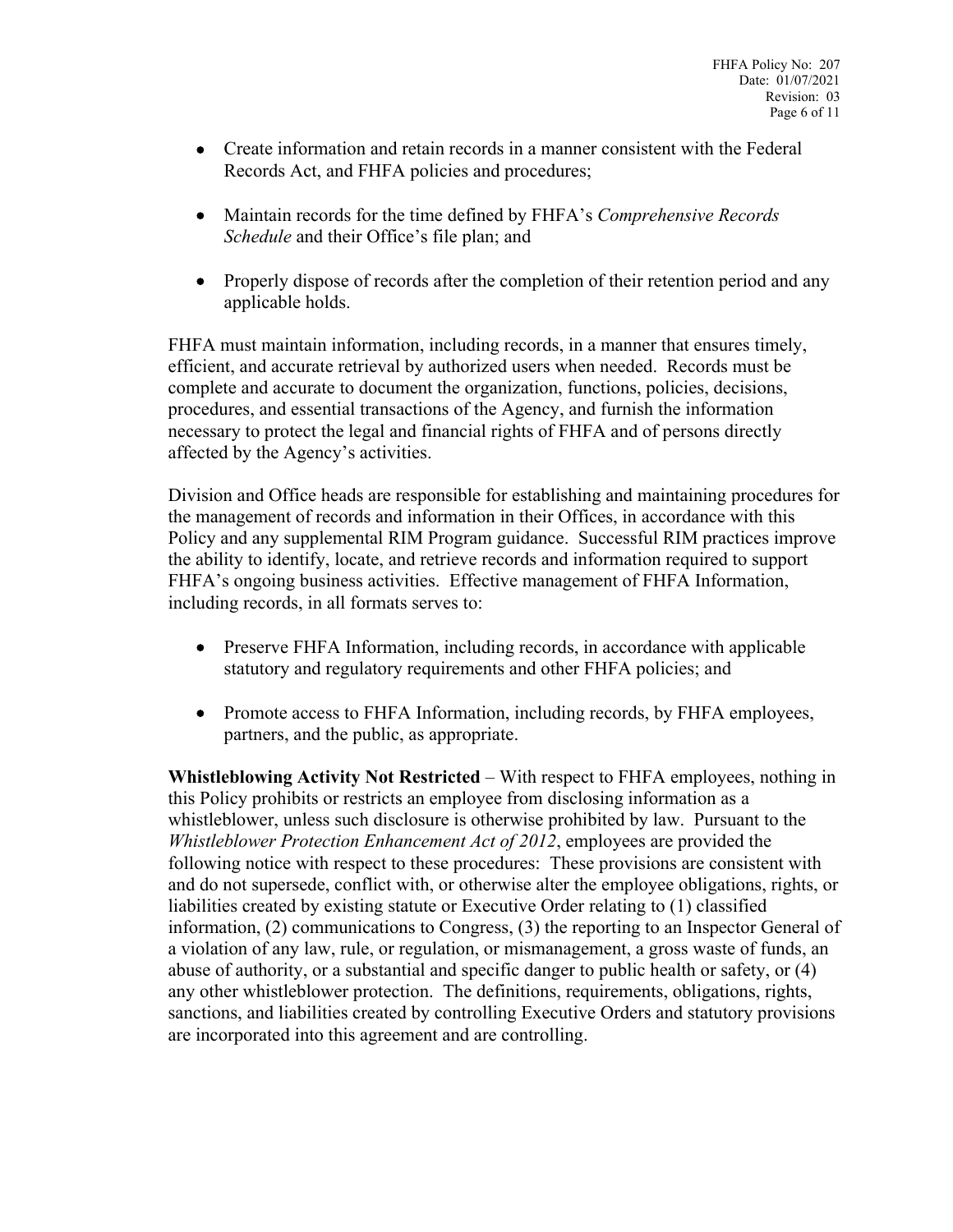FHFA Policy No: 207 Date: 01/07/2021 Revision: 03 Page 7 of 11

### <span id="page-6-0"></span>**V. Responsibilities**

- **A. FHFA Director** has the authority to make and preserve records containing adequate and proper documentation of the organization, functions, policies, decisions, procedures, and essential transactions of the Agency. The Director is responsible for establishing and maintaining an active, continuing RIM Program for the economical and efficient management of FHFA records.
- **B. Office of General Counsel** is responsible for providing legal advice and counsel on records and information management issues.
- **C. Chief Information Officer (CIO)** is responsible for FHFA's RIM Program, in accordance with applicable laws, regulations, NARA guidance, and FHFA policies, procedures, and Orders. The CIO is also responsible for providing adequate and cost-effective systems with electronic records and information management functionality.
- **D. Senior Agency Official for Records Management (SAORM)** is responsible for incorporating records management into the broader information management framework and strategic planning initiatives, in accordance with the Office of Management and Budget (OMB) Memorandum, M-19-21, *Transition to Electronic Records* and OMB Circular A-130 Revised, *Management of Information as a Strategic Resource*.
- **E. FHFA Records Officer** serves as the subject-matter expert and advisor to management on all technical and policy issues related to FHFA's RIM Program and is responsible for assisting in the development and implementation of the full range of FHFA's RIM Program policies, procedures, training, tools, and techniques, including Agency forms and policies, in accordance with laws, regulations, NARA guidance, FHFA policies and procedures, and *FHFA's Comprehensive Records Schedule*.
- **F. Records and Information Management (RIM) Section** is responsible for the ongoing management and support of FHFA's RIM Program. RIM is responsible for such Program tasks as developing and delivering records training to facilitate the implementation of RIM policy; overseeing annual file plan reviews; providing assistance with the transfer of inactive records to Federal Records Center (FRC) storage; and coordinating records disposition in accordance with FHFA's *[Comprehensive Records Schedule](http://intranet.fhfa.gov/downloader.ashx?objectid=3492095)*. In areas where federal guidelines are lacking or still evolving, FHFA will implement records and information management practices based on best practices within the RIM community.
- **G. FHFA Senior Officials** include the Director of FHFA, Deputy Directors, Associate Directors, and Office Directors as well as staff assistants to those officials such as senior advisors, special assistants, confidential assistants, and administrative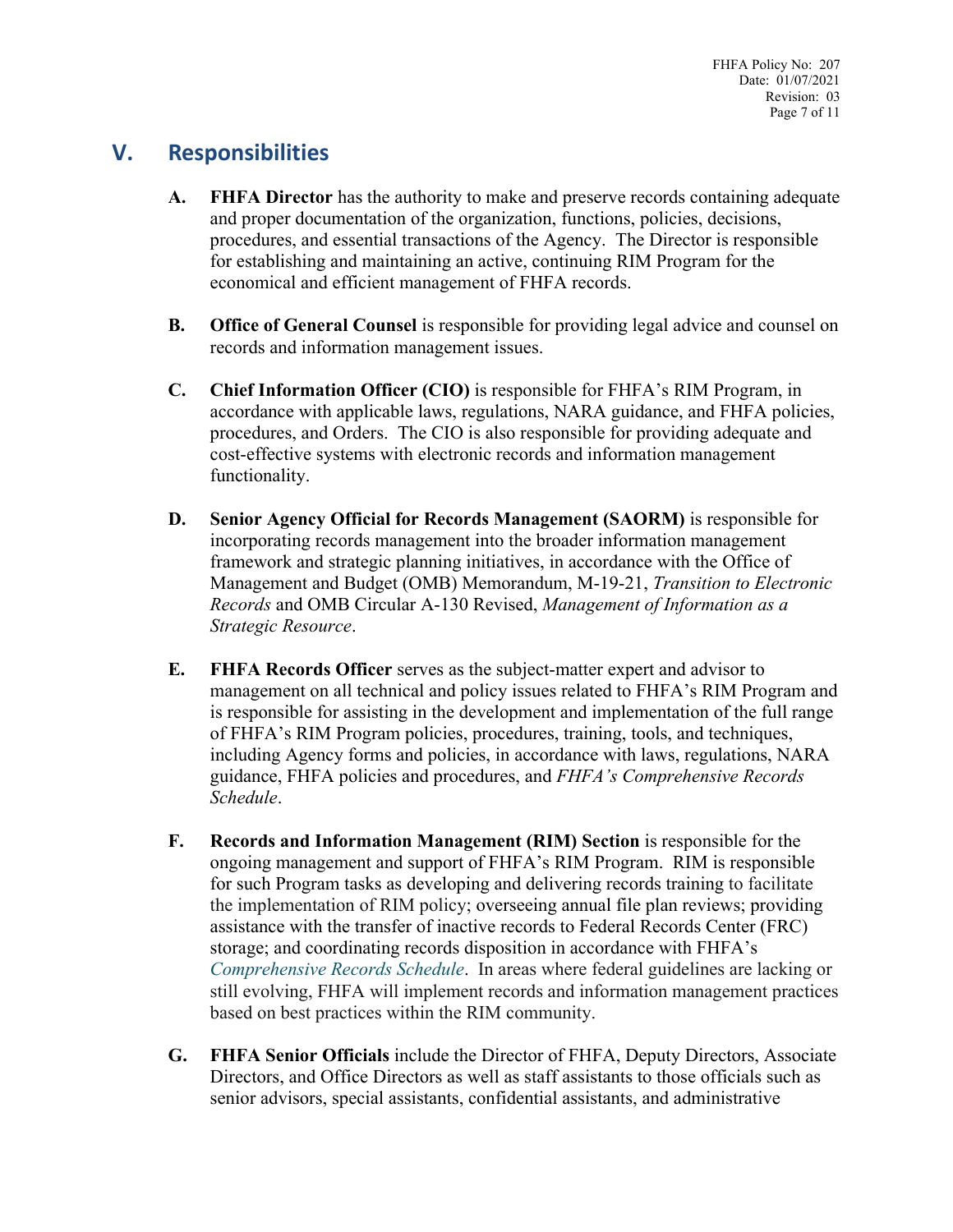assistants for Agency records retention purposes. Others may be added to the list if warranted by the position held. These Senior Officials are required to meet with FHFA's Records Officer or a senior RIM member before departing the Agency.

- **H. FHFA Division and Office Heads** are responsible for creating, maintaining, and protecting Agency records, and for establishing recordkeeping requirements and practices to ensure evidence of their Division or Office's organization, functions, and activities is properly recorded. They are also responsible for ensuring compliance for managing records within their organization in accordance with FHFA's *Comprehensive Records Schedule,* and for identifying essential records required to be available in the event of an emergency or disaster.
- **I. Contracting Officer** is responsible for ensuring that FHFA contracts include any applicable requirements regarding the delivery of pertinent documentation and compliance with federal and FHFA records and information management requirements.
- **J. Contracting Officer Representatives** are responsible for ensuring that FHFA contractor personnel are trained and aware of federal records and information management requirements and of their responsibilities for appropriately creating, organizing, and managing FHFA records throughout their lifecycle in accordance with FHFA policies and procedures.
- **K. Records Liaisons** (RLs) support the RIM Program by serving as a bridge between their Division or Office and the RIM Program. RLs are responsible for
	- **1.** Answering records and information management questions and providing basic RIM direction to Division or Office employees and contractor personnel;
	- **2.** Assisting with maintenance and verification of records in accordance with FHFA's *[Comprehensive Records Schedule](http://intranet.fhfa.gov/downloader.ashx?objectid=3492095)*;
	- **3.** Annually reviewing and updating the Division or Office's File Plan; and
	- **4.** Coordinating the boxing, indexing, and retiring of inactive paper records to the FRC.
- **L. FHFA Employees and Contractor Personnel** are responsible for following all policies and procedures for creating, obtaining, preserving, and managing the records necessary to document FHFA's functions, activities and actions in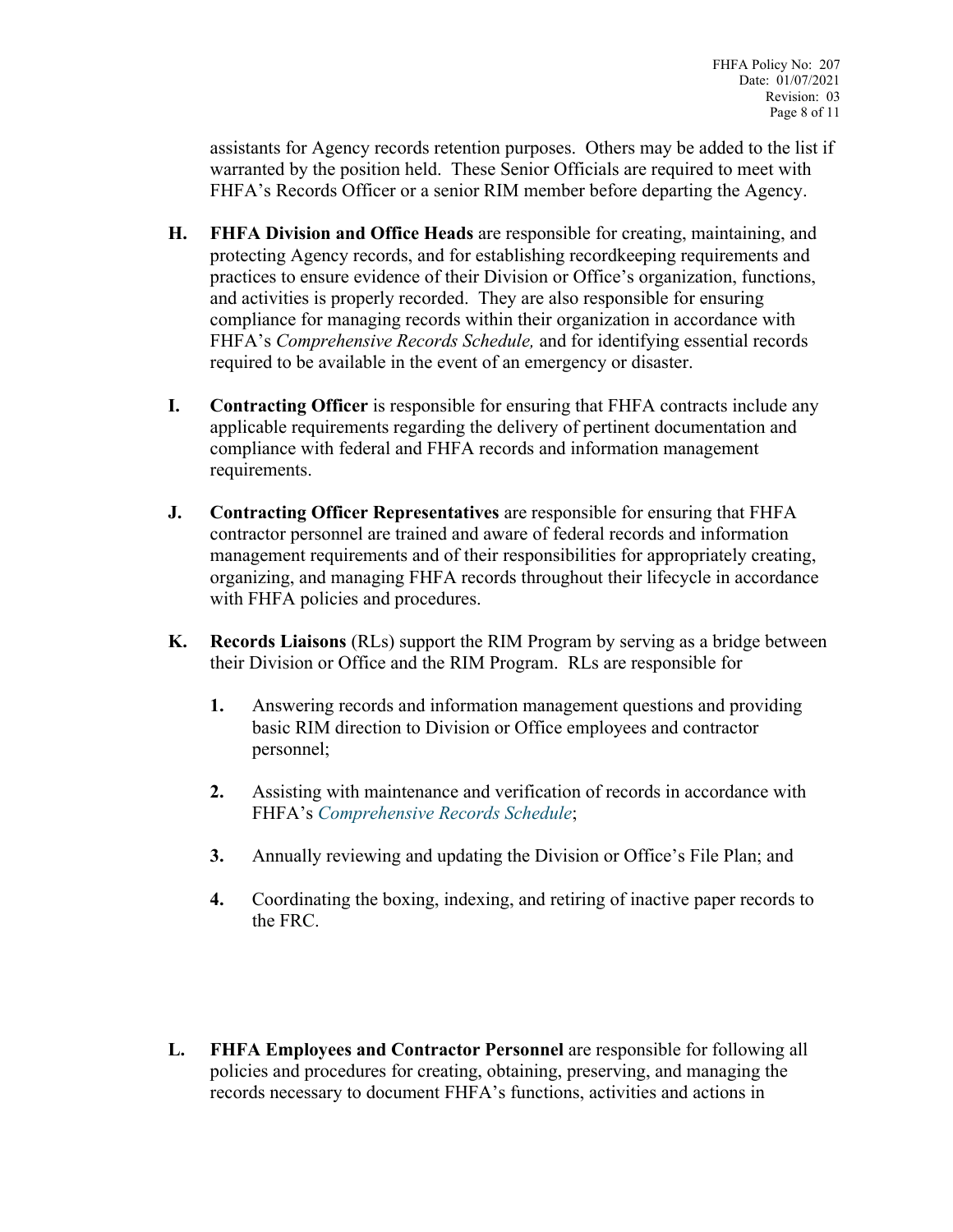accordance with the Agency's recordkeeping requirements. Employees and contractor personnel are also responsible for:

- **1.** Managing records in accordance with FHFA's *[Comprehensive Records](http://intranet.fhfa.gov/downloader.ashx?objectid=3492095)  [Schedule](http://intranet.fhfa.gov/downloader.ashx?objectid=3492095)*;
- **2.** Obtaining proper authorization before removing or destroying FHFA records;
- **3.** Completing all mandatory RIM training and acknowledging an understanding of records and information management responsibilities by annually completing FHFA's RIM *Rules of Behavior*;
- **4.** Protecting records from unauthorized disclosure, access, mutilation, and destruction to protect the legal and financial rights of the government and persons affected by government activities;
- **5.** Reporting suspected or confirmed loss, unauthorized disclosure, or compromise of Controlled Unclassified Information (CUI) to the FHFA Help Desk at HelpDesk@fhfa.gov or (202) 649-3990 during regular business hours.
- **6.** [Using Form 082](http://intranet.fhfa.gov/downloader.ashx?objectid=4169975) Information Removal Waiver Request Form when FHFA CUI is to be transferred outside the Agency using removable media;
- **7.** Maintaining official FHFA records separately from personal papers and other nonrecords;
- **8.** Ensuring all electronic messages sent or received using a non-FHFA account are copied or forwarded to the recipient's official FHFA electronic messaging account within 20 days of creation or receipt of the electronic message as required by the Federal Records Act; and
- **9.** When teleworking, securing CUI within your control in a locked location when not in use and bringing printed documents back to work for CUIappropriate destruction when no longer needed.

Sending CUI to personal email accounts is prohibited and may subject personal accounts to search in response to an OIG request, Congressional inquiry, subpoena, or Freedom of Information or Privacy Act request.

In order to keep personal activities private, government furnished equipment, information systems, and computer networks should not be used for personal use, unless authorized under the *[Personal Use of Government Equipment and Resources](http://intranet.fhfa.gov/downloader.ashx?objectid=2286025)  [Policy](http://intranet.fhfa.gov/downloader.ashx?objectid=2286025)*.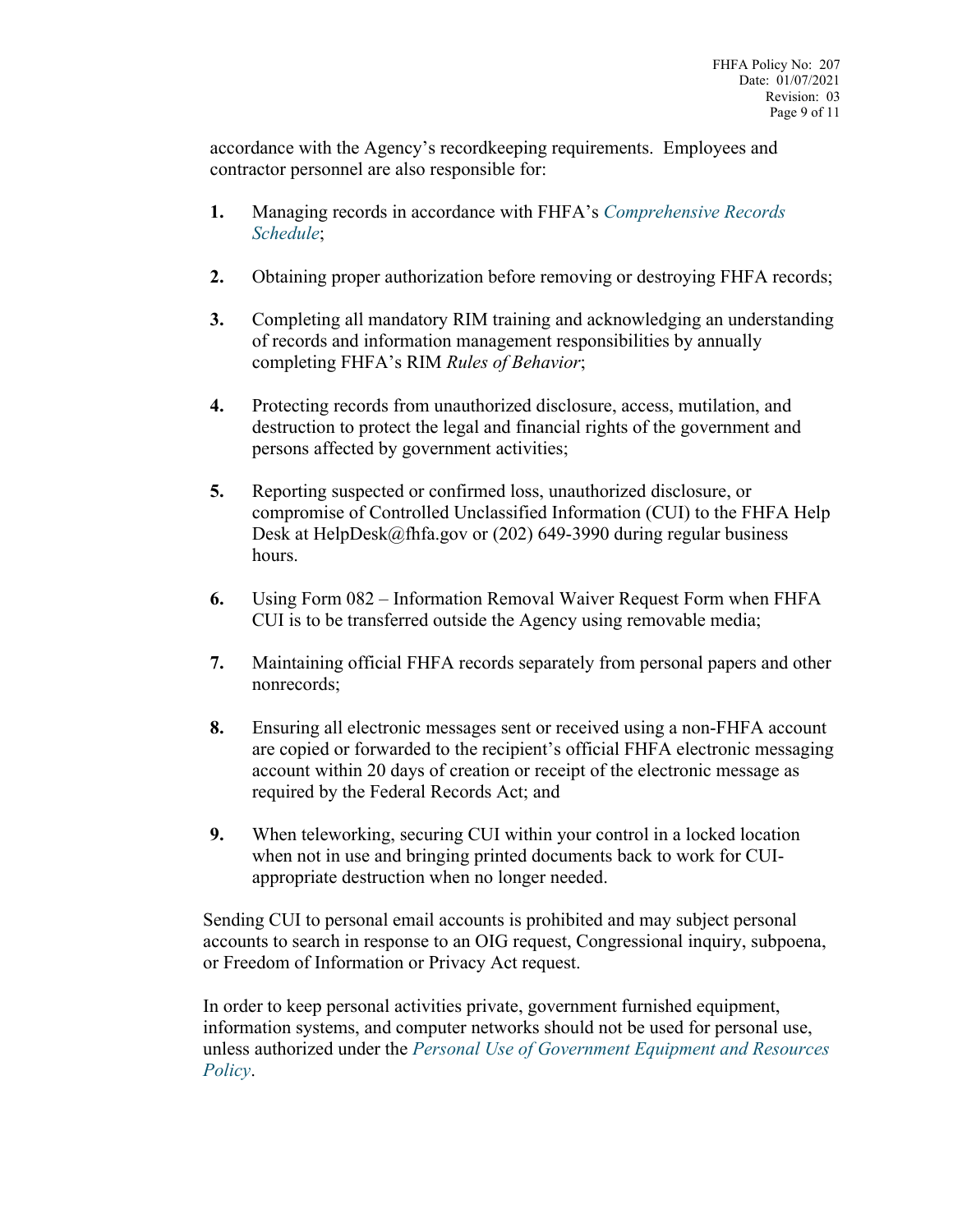If employees and contractor personnel use FHFA devices (*i.e.,* laptop, mobile phone, or tablet) to take personal photos or videos, to text message, to store or save personal documents, or use for any other personal purpose, it may not be possible to transfer or save those photos, videos, text messages, or documents to a personal device or account. FHFA, including the Help Desk, will not assist in any effort to save or transfer such files from FHFA devices.

Individuals do not have a right to, nor should they have any expectation of privacy while using any government equipment (e.g., laptop, mobile phone, tablet, copiers, facsimile machines, etc.) or resource at any time, including the Internet, Citrix, email, voicemail, FHFA Personally Owned Device (FPOD) wireless network, guest wireless network, and text messages.

*Note: Criminal penalties exist for willingly and unlawfully concealing, removing, mutilating, altering, or destroying federal records.*

#### <span id="page-9-0"></span>**VI. Authorities and References**

- **A.** 44 U.S.C. Chapter 29, *Records Management by the Archivist of the United States and by the Administrator of General Services;* Chapter 31, *Records Management by Federal Agencies;* Chapter 33, *Disposal of Records;* and Chapter 35, *Coordination of Federal Information Policy.*
- **B.** 18 U.S.C. Section 2071, *Concealment, removal or mutilation generally.*
- **C.** 36 CFR Chapter XII, *Code of Federal Regulations*, Subchapter B, *Records Management*.
- **D.** FHFA Policy No. 222, *Controlled Unclassified Information Policy*, effective September 30, 2019.
- **E.** FHFA *Controlled Unclassified Information Procedures*, dated August 20, 2019.
- **F.** FHFA's *Comprehensive Records Schedule,* dated January 11, 2013, as amended.
- **G.** FHFA Order No. 30 *Delegations and Designations Related to Information Technology and Records Management*, dated October 27, 2013.
- **H.** FHFA's RIM *Rules of Behavior,* dated December 8, 2020.
- **I.** OMB Memorandum, M-19-21, *Transition to Electronic Records*, dated June 28, 2019.